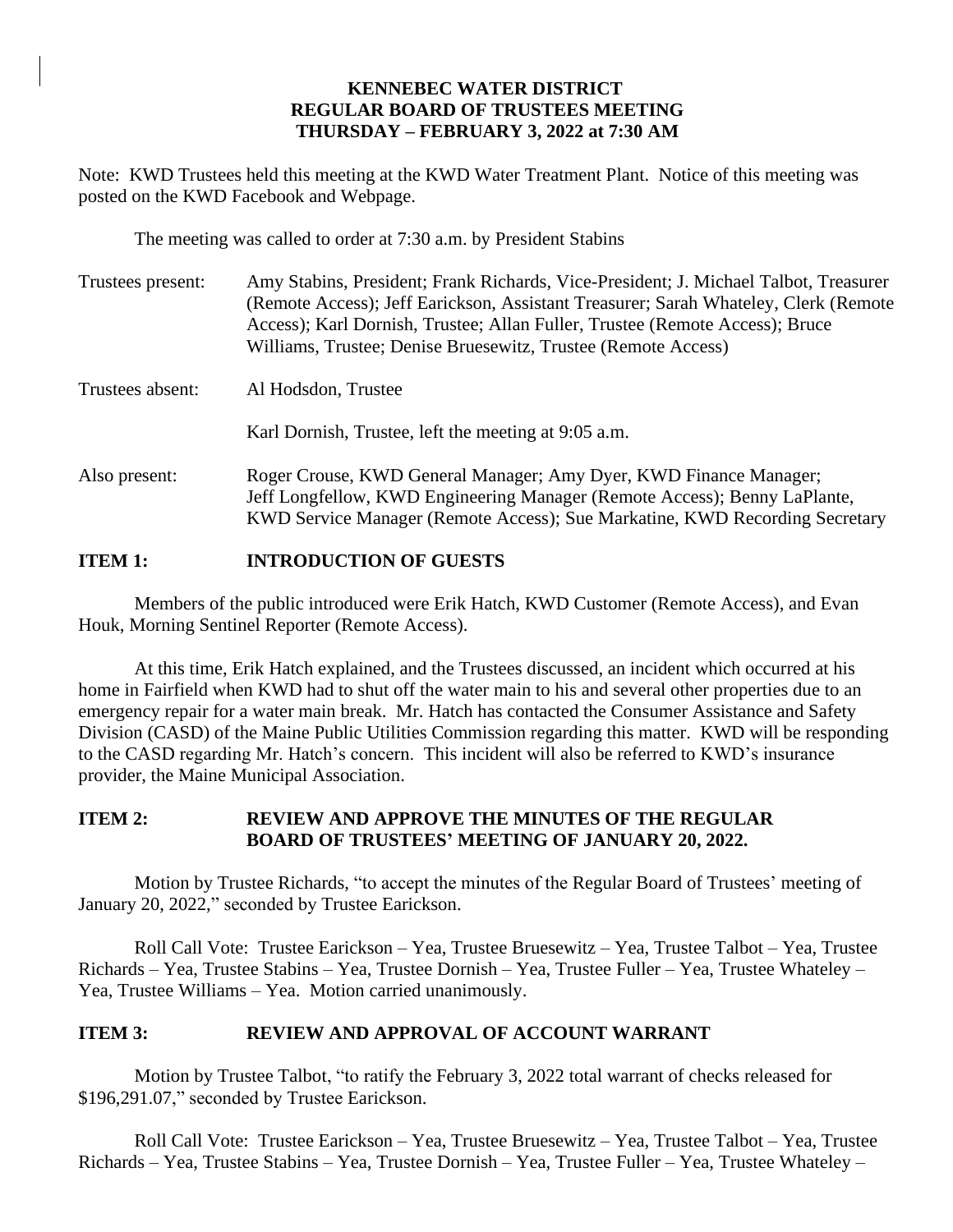Yea, Trustee Williams – Yea. Motion carried unanimously.

# **ITEM 4: REVIEW OF DECEMBER 2021 FINANCIAL REPORTS**

The Trustees were provided with the preliminary December/Year-to-Date 2021 Financial Statements and Accounts Receivable Aging Report, and a brief review was conducted. There will be minor adjustments to these statements as a result of the 2021 audit which will be conducted in early March.

# **ITEM 5: APPROVALS/MOTIONS NEEDED**

## **A. Water Treatment Plant Flow Transmitters**

The Board members were provided with a request for authorization memo which included proposals from three bidders for the replacement of ten transmitters and ten mounting manifolds which measure water flow rates and ensures accurate readings throughout the water treatment process. The Trustees discussed the purchase, and a motion was proposed.

 Motion by Trustee Earickson, "to approve the bid from M. A. Selmon Company, Inc. for \$19,697.07 for the purchase of ten transmitters and ten mounting manifolds," seconded by Trustee Williams.

Roll Call Vote: Trustee Earickson – Yea, Trustee Bruesewitz – Yea, Trustee Talbot – Yea, Trustee Richards – Yea, Trustee Stabins – Yea, Trustee Dornish – Yea, Trustee Fuller – Yea, Trustee Whateley – Yea, Trustee Williams – Yea. Motion carried unanimously.

### **B. License to Cut Timber Agreement**

The Board members were provided with a request for authorization memo which requested the approval of the License to Cut Timber in the China Lake South Narrows Peninsula with Comprehensive Land Technologies. The Trustees discussed the agreement, and a motion was proposed.

 Motion by Trustee Talbot, "with the additional language regarding the purpose of the harvest incorporated, to approve the License to Cut Timber agreement with Comprehensive Land Technologies for the provided rates and payments outlined," seconded by Trustee Williams.

Roll Call Vote: Trustee Earickson – Yea, Trustee Bruesewitz – Yea, Trustee Talbot – Yea, Trustee Richards – Yea, Trustee Stabins – Yea, Trustee Dornish – Yea, Trustee Fuller – Yea, Trustee Whateley – Yea, Trustee Williams – Yea. Motion carried unanimously.

#### **C. Insertion Valve Projects**

The Board members were provided with a request for authorization memo which included proposals from two bidders for the installation of two insertion valves which will increase the reliability of water and minimize the impact of a shutdown in two major areas, Maine General – Thayer Campus and densely populated College Avenue, Waterville.

 Motion by Trustee Earickson, "to approve the low bid from Ranger Construction Corporation for \$48,982.00 for the Waterville Insertion Valves Project," seconded by Trustee Dornish.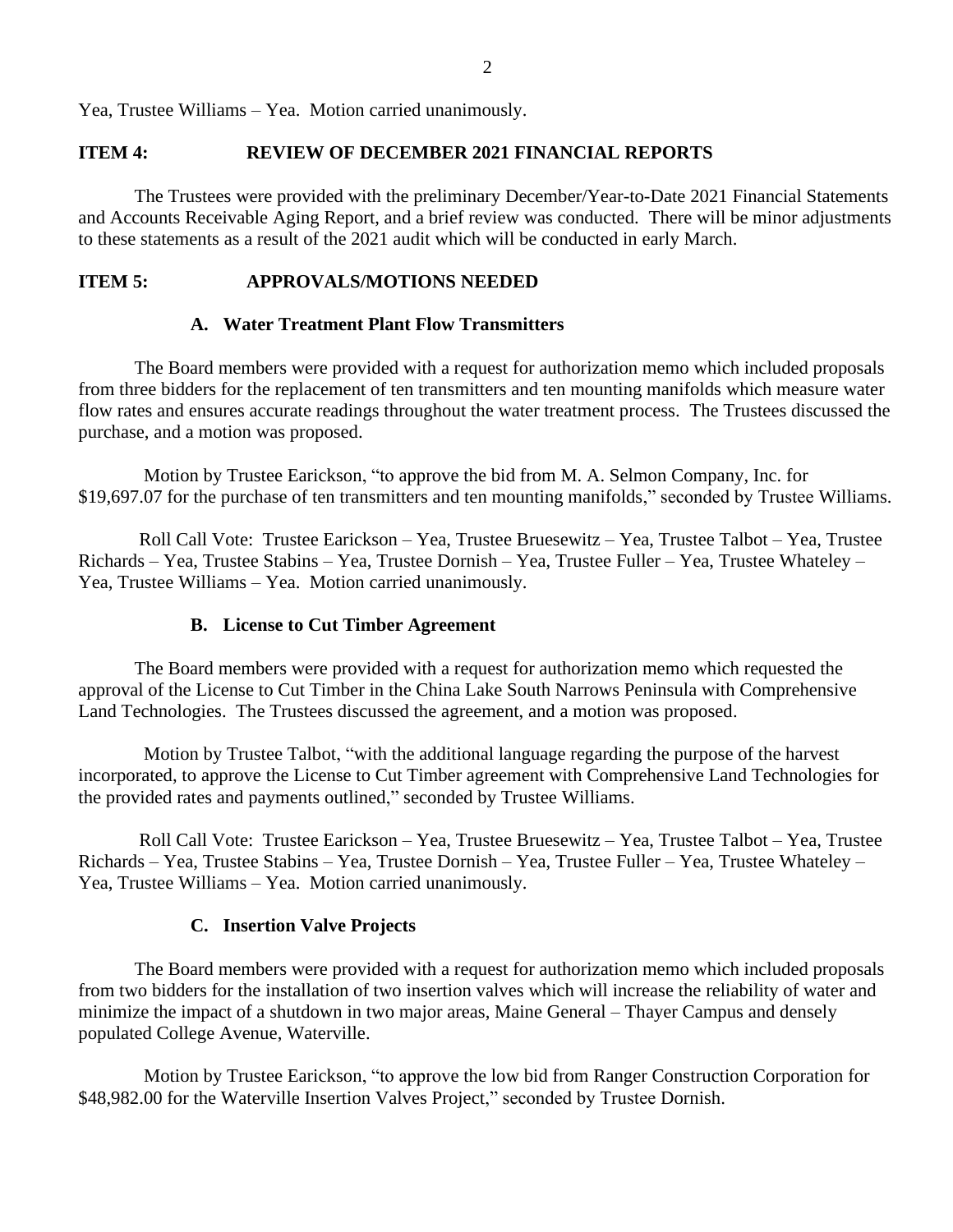Roll Call Vote: Trustee Earickson – Yea, Trustee Bruesewitz – Yea, Trustee Talbot – Yea, Trustee Richards – Yea, Trustee Stabins – Yea, Trustee Dornish – Yea, Trustee Fuller – Yea, Trustee Whateley – Yea, Trustee Williams – Yea. Motion carried unanimously.

# **ITEM 6: GENERAL MANAGER'S REPORT**

The Trustees were provided with the General Manager's report, and a brief review was conducted by Mr. Crouse.

To avoid a conflict with the Waterville City Council meeting, the Trustees agreed to change the date for the public hearing for the upcoming rate case from May 17, 2022 to May 18, 2022.

The bids for the High Street and Eustis Parkway, Waterville, water main replacements have been received and are below the budgeted projection. The bids will be presented to the Board for review and approval at the February 17, 2022 meeting. Mr. Crouse presented and reviewed a draft of three funding options for these projects. After discussion, the consensus of the Board was to proceed with the twenty-year term borrowing choice which will aid in moderating the anticipated rate increase.

The Board briefly discussed the ongoing news of PFAS contamination in some private wells in Fairfield and the recently discovered PFAS in other towns. Mr. Crouse had a brief segment on the local news regarding the Town of Fairfield's interest in extending the KWD water main to the affected Fairfield area.

Motion by Trustee Richards, "to accept the General Manager's Report as presented," seconded by Trustee Williams.

Roll Call Vote: Trustee Earickson – Yea, Trustee Bruesewitz – Yea, Trustee Talbot – Yea, Trustee Richards – Yea, Trustee Stabins – Yea, Trustee Dornish – Yea, Trustee Fuller – Yea, Trustee Whateley – Yea, Trustee Williams – Yea. Motion carried unanimously.

## **ITEM 7: DEPARTMENT REPORTS**

As part of their Board packet, the Trustees were provided with the Monthly Department Reports prepared by the respective managers.

Motion by Trustee Richards, "to accept the Department Reports as presented," seconded by Trustee Earickson.

Roll Call Vote: Trustee Earickson – Yea, Trustee Bruesewitz – Yea, Trustee Talbot – Yea, Trustee Richards – Yea, Trustee Stabins – Yea, Trustee Dornish – Yea, Trustee Fuller – Yea, Trustee Whateley – Yea, Trustee Williams – Yea. Motion carried unanimously.

# **ITEM 8: TRUSTEE COMMENTS, CONCERNS, AND/OR IDEAS**

The Board members commended Mr. LaPlante for being awarded the Sid Anthony Award of Merit at the recent Maine Water Utilities Association conference.